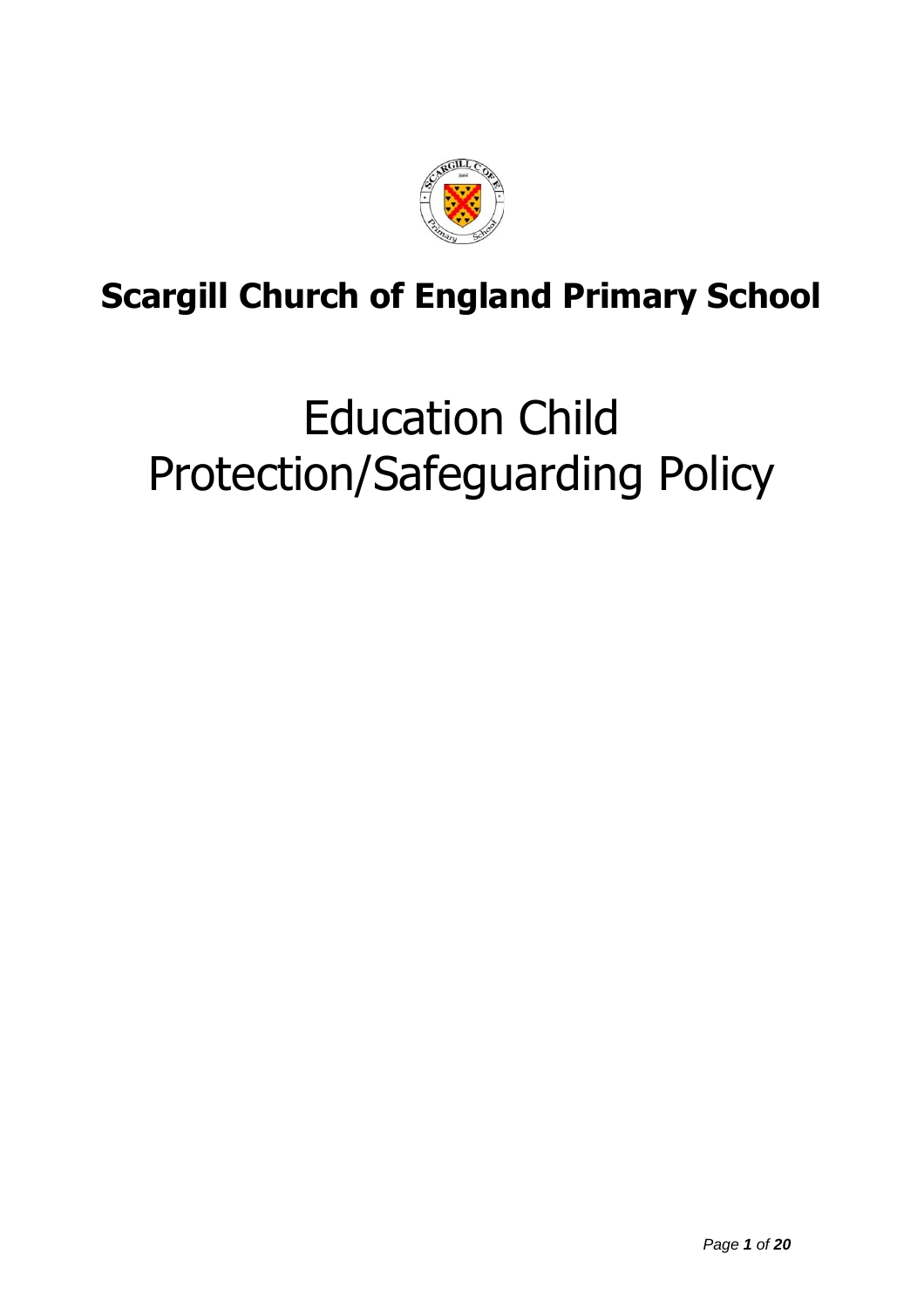# **Temporary Policy Addendum:**

# COVID-19 restricting attendance during the national lockdown January 2021: arrangements for Safeguarding and Child Protection

This template addendum has been developed members of the Derby and Derbyshire Safeguarding Children Partnership (DDSCP) Education Hub to support schools to maintain and appropriately adapt their safeguarding roles and responsibilities. It must be amended to suit the individual circumstances of the education setting and amended with updated government Covid 19 guidance as and when this is published. See [Coronavirus \(COVID-19\):](https://www.gov.uk/government/collections/guidance-for-schools-coronavirus-covid-19)  [guidance for schools,](https://www.gov.uk/government/collections/guidance-for-schools-coronavirus-covid-19) including guidance for other providers.

**Annex 1** This addendum should also reflect any updated advice from Derby and Derbyshire Safeguarding Children Partnership and from the local authority (for example about children with education, health and care (EHC) plans, the local authority designated officer and children's social care, reporting mechanisms, referral thresholds and children in need).

For more details of Education Hub and its role and functions please see Schools and Colleges page of [www.ddscp.org.uk](http://www.ddscp.org.uk/)

# **Name of school: Scargill Church of England Primary School**

# **Author/s of addendum:**

#### **Addendum approved by:**

| <b>Name</b>           | <b>Role</b> | <b>Date</b> |
|-----------------------|-------------|-------------|
| <b>Mark Mallender</b> | <b>CEO</b>  | 21/01/21    |
|                       |             |             |
|                       |             |             |

| Date addendum published and |  |
|-----------------------------|--|
| implemented:                |  |

| <b>Review</b><br>date | By whom                  | <b>Summary of changes made</b>               | <b>Date</b><br>implemented |
|-----------------------|--------------------------|----------------------------------------------|----------------------------|
| 20/01/21              | Sarah<br><b>Ferguson</b> | <b>Adapted for all DDAT/DDAT2</b><br>schools | 21/01/21                   |
|                       |                          |                                              |                            |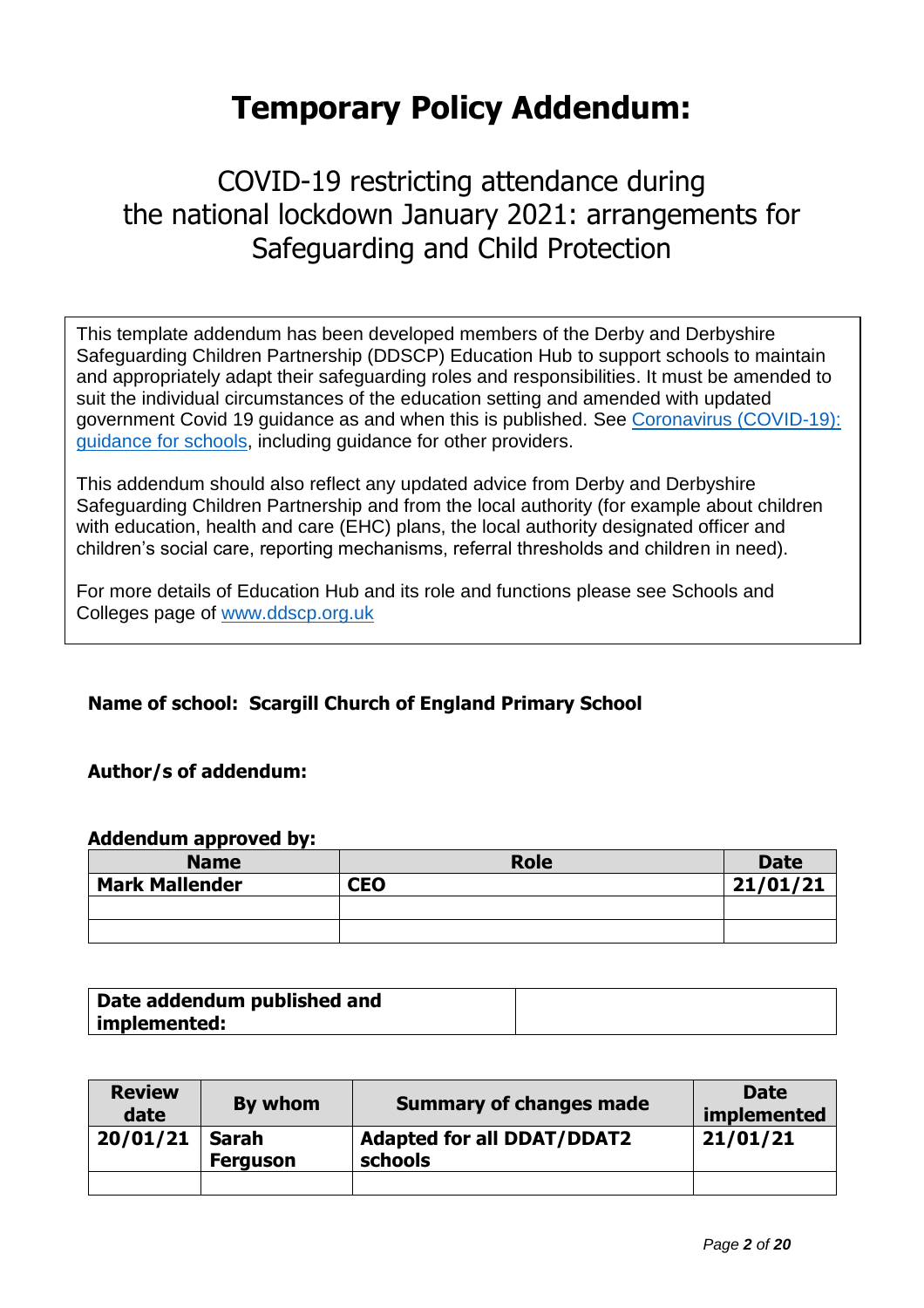# **Addendum Contents** (amend as appropriate)

|     |                                                                                                                                                                                                                            | Page |
|-----|----------------------------------------------------------------------------------------------------------------------------------------------------------------------------------------------------------------------------|------|
|     | Key contacts: restricting attendance during the national<br>lockdown                                                                                                                                                       | 3    |
| 1.  | Context                                                                                                                                                                                                                    |      |
| 2.  | Scope and definitions<br>Vulnerable children<br><b>Critical workers</b>                                                                                                                                                    |      |
| 3.  | Core safeguarding principals                                                                                                                                                                                               |      |
| 4.  | Reporting concerns                                                                                                                                                                                                         |      |
| 5.  | Designated Safeguarding Lead (and deputy) arrangements                                                                                                                                                                     |      |
| 6.  | Working with other agencies                                                                                                                                                                                                |      |
| 7.  | Attendance at school                                                                                                                                                                                                       |      |
| 8.  | Safeguarding for vulnerable children not attending school                                                                                                                                                                  |      |
| 9.  | Supporting vulnerable children and children of critical workers in school                                                                                                                                                  |      |
| 10. | Children attending other settings                                                                                                                                                                                          |      |
| 11. | Safeguarding all children                                                                                                                                                                                                  |      |
| 12. | Online safety in school and outside of school<br>Delivering remote education safely<br>Safeguarding learners and teachers online<br>$\bullet$<br>Working with parents and carers                                           |      |
| 13  | Well-being and mental health                                                                                                                                                                                               |      |
| 14. | Peer on peer abuse / child on child abuse                                                                                                                                                                                  |      |
| 15. | Domestic abuse                                                                                                                                                                                                             |      |
| 16. | Staff recruitment, movement of staff, training and induction<br>Recruiting new staff and volunteers<br>Staff flexible deployment<br>Staff 'on loan' from other schools<br>Safeguarding induction and training<br>$\bullet$ |      |
| 17. | Keeping records of who's on site                                                                                                                                                                                           |      |
| 18. | Concerns about a staff member or volunteer                                                                                                                                                                                 |      |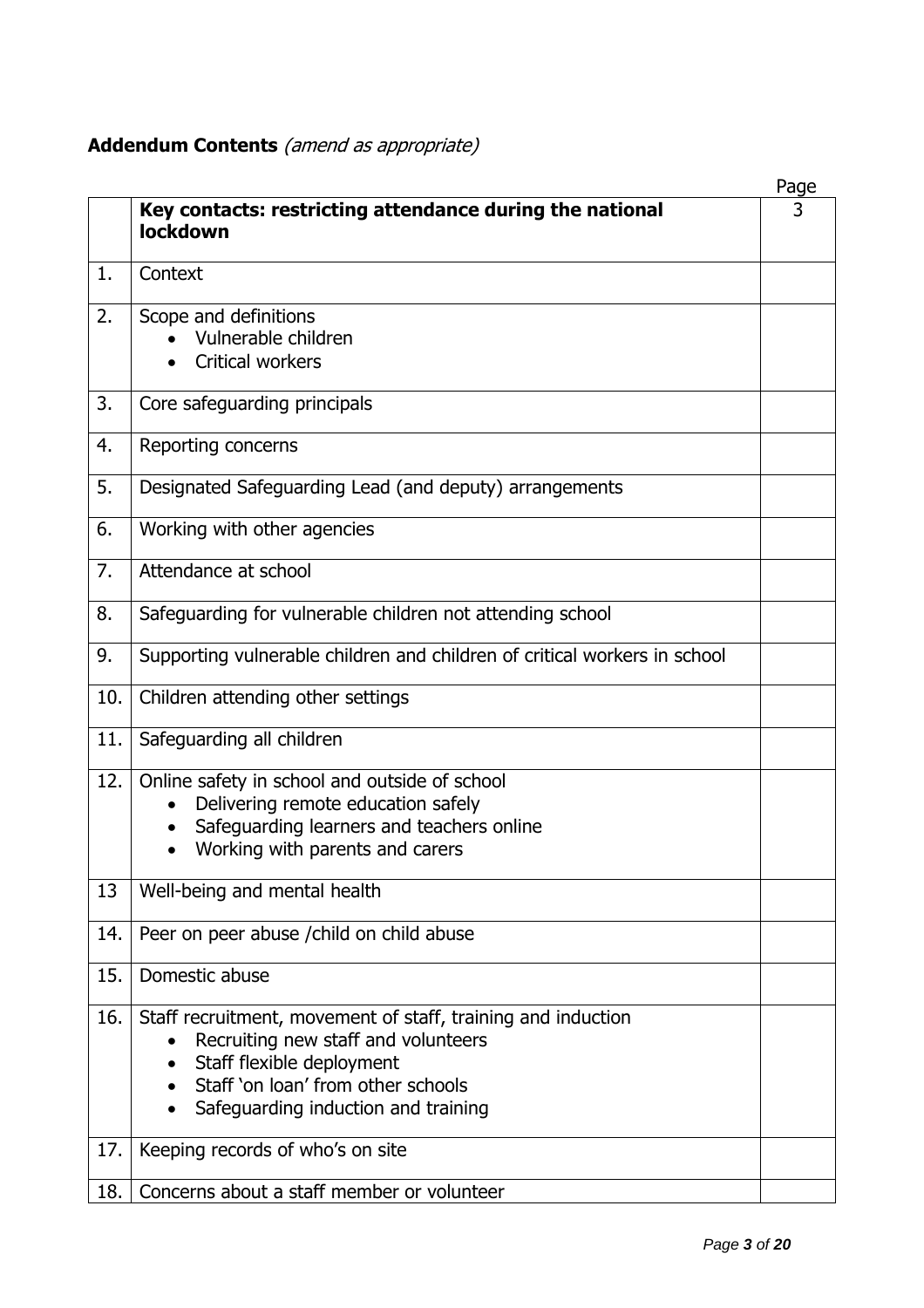| • Staff absence               |  |
|-------------------------------|--|
| 19.   Monitoring arrangements |  |
| 20. Links with other policies |  |

# **Key contacts: restricting attendance during the national lockdown**

| <b>Role</b>                                                                                  | <b>Name</b>                                 | <b>Contact details</b>                                                        |
|----------------------------------------------------------------------------------------------|---------------------------------------------|-------------------------------------------------------------------------------|
| Designated<br>Safeguarding Lead<br>(DSL)                                                     | Sarah Hallsworth                            | shallsworth@scargill.derbyshire.sch.uk                                        |
| Deputy DSL(s)                                                                                | Malc Hetherington                           | mhetherington@scargill.derbyshire.sch.uk                                      |
| Child at Risk of<br>Exploitation (CRE)<br>Champion                                           | Sarah Hallsworth                            | shallsworth@scargill.derbyshire.sch.uk                                        |
| <b>Mental Health Lead</b>                                                                    |                                             | shallsworth@scargill.derbyshire.sch.uk                                        |
| Other contactable<br>DSL(s) and/or deputy<br>$DSL(s)$ :                                      |                                             |                                                                               |
| Safeguarding<br>$\bullet$<br>Officer at DDAT                                                 | Sue Vasey                                   | Sue.vasey@derby.anglican.org                                                  |
| CEO at DDAT<br>COO at DDAT                                                                   | <b>Mark Mallender</b><br>Sarah Ferguson     | Mark.mallender@derby.anglican.org<br>Sarah.ferguson@derby.anglican.org        |
| Designated member<br>of senior leadership<br>team if DSL (and<br>deputy) can't be on<br>site | Julie Clutterbuck<br><b>Tricia Rhodes</b>   | jclutterbuck@scargill.derbyshire.sch.uk<br>trhodes@scargill.derbyshire.sch.uk |
| <b>Designated Teacher</b><br>for looked after<br>children (LAC)                              | Julie Clutterbuck                           | jclutterbuck@scargill.derbyshire.sch.uk                                       |
| Senior Leader with<br>responsibility quality<br>and<br>delivery of remote<br>education       | Andrew<br>Attenborough                      | aattenborough@scargill.derbyshire.sch.uk                                      |
| Headteacher                                                                                  | <b>Executive Head:</b><br>Malc Hetherington | mhetherington@scargill.derbyshire.sch.uk                                      |
|                                                                                              | Head of School:<br>Sarah Hallsworth         | shallsworth@scargill.derbyshire.sch.uk                                        |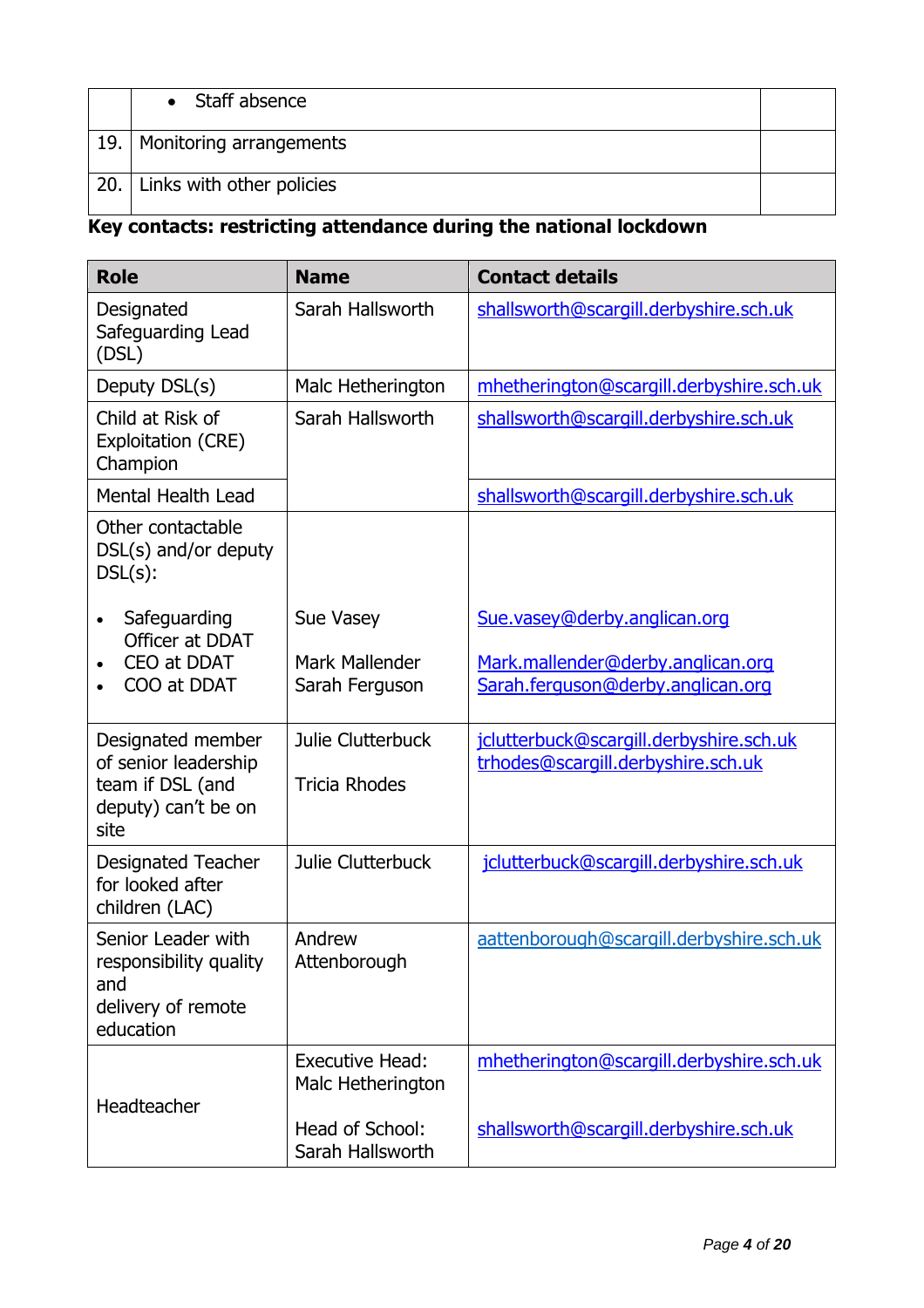| <b>Role</b>                 | <b>Name</b>   | <b>Contact details</b>            |
|-----------------------------|---------------|-----------------------------------|
| Chair of governors          | Linda Webster | pmiles@scargill.derbyshire.sch.uk |
| <b>Designated Governor:</b> | Rachel Dean   | Rdean@scargill.derbyshire.sch.uk  |
| <b>Designated Trustee:</b>  | Sheila Lock   | Via: DDATAdmin@derby.anglican.org |

# **Note: Contact details for all other key safeguarding agencies are as referenced in the school safeguarding/child protection policy. This includes referrals to local authority early help services, children's social care and the local authority designated officer (LADO).**

# **1. Context**

To support public health efforts to arrest the rising cases of Covid-19 (Coronavirus), on 4<sup>th</sup> January 2020, the Prime Minister announced a new national lockdown for England, with people instructed to "stay at home" as they did during the first lockdown in March 2020.

During this period of national lockdown only children of critical workers and vulnerable children and young people should attend school. All other learners should not attend and will receive remote education until at least February half term. In addition, learners who are self-isolating and clinically extremely vulnerable learners should not attend school.

The school acknowledges that limiting attendance does not suggest that schools have become significantly less safe for young people. Instead limiting attendance is about supporting the reduction of the overall number of social contacts in our communities.

Currently there are no additional changes to local multi-agency safeguarding arrangements, which remain the responsibility of the local safeguarding partners (local authority, police and health). We expect our local safeguarding partners to be vigilant and responsive to all safeguarding threats and ensure vulnerable children and young people are safe – particularly as more children and young people will be learning remotely.

# **2. Scope and definitions**

This addendum applies during the period of restricting school attendance during the current national lockdown and reflects updated advice from our local safeguarding partners Derby and Derbyshire Safeguarding Children Partnership (Derbyshire County Council, Derby City Council, Derby and Derbyshire Clinical Commissioning Group, Tameside and Glossop Clinical Commissioning Group and Derbyshire Constabulary).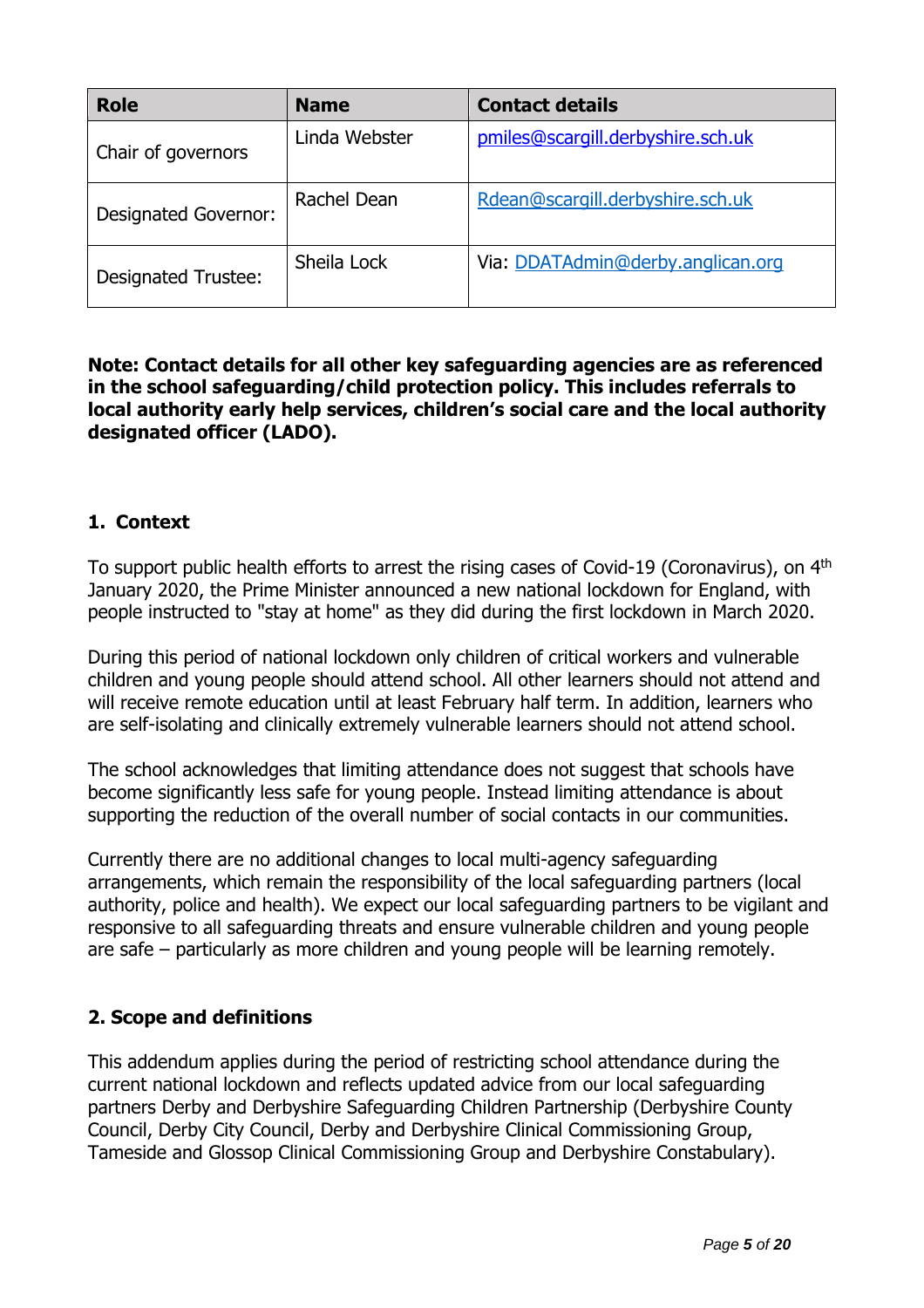Throughout this time schools must continue to have regard to the statutory safeguarding guidance, [Keeping Children Safe in Education](https://www.gov.uk/government/publications/keeping-children-safe-in-education--2) (2020, updated January 2021). This addendum contains details of the school individual safeguarding arrangements during our continued restricted opening and should be read in conjunction with the school safeguarding/child protection policy, local [multi-agency safeguarding children procedures](https://derbyshirescbs.proceduresonline.com/index.htm) and national sector specific COVID 19 guidance.

The addendum sets out changes to our normal safeguarding/child protection policy in light of the Department for Education's guidance collection for Coronavirus (COVID-19): guidance for schools and other educational settings, and specifically [Restricting](https://www.gov.uk/government/publications/actions-for-schools-during-the-coronavirus-outbreak?utm_medium=email&utm_campaign=govuk-notifications&utm_source=08720782-d5c2-423a-90bf-6450e8ad7640&utm_content=daily)  [attendance during the national lockdown: schools,](https://www.gov.uk/government/publications/actions-for-schools-during-the-coronavirus-outbreak?utm_medium=email&utm_campaign=govuk-notifications&utm_source=08720782-d5c2-423a-90bf-6450e8ad7640&utm_content=daily) [Guidance for full opening: special](https://www.gov.uk/government/publications/guidance-for-full-opening-special-schools-and-other-specialist-settings)  [schools and other specialist settings](https://www.gov.uk/government/publications/guidance-for-full-opening-special-schools-and-other-specialist-settings) and [Children of critical workers and vulnerable](https://www.gov.uk/government/publications/coronavirus-covid-19-maintaining-educational-provision/guidance-for-schools-colleges-and-local-authorities-on-maintaining-educational-provision)  [children who can access schools or educational settings.](https://www.gov.uk/government/publications/coronavirus-covid-19-maintaining-educational-provision/guidance-for-schools-colleges-and-local-authorities-on-maintaining-educational-provision)

It will be important that all staff working in the school are aware of the addendum so that the school is able to effectively safeguard and protect all of our learners.

# **Vulnerable children**

Unless covered here, our normal safeguarding/child protection policy continues to apply.

The Department for Education's (DfE's) guidance [Children of critical workers and](https://www.gov.uk/government/publications/coronavirus-covid-19-maintaining-educational-provision/guidance-for-schools-colleges-and-local-authorities-on-maintaining-educational-provision)  [vulnerable children who can access schools or educational settings](https://www.gov.uk/government/publications/coronavirus-covid-19-maintaining-educational-provision/guidance-for-schools-colleges-and-local-authorities-on-maintaining-educational-provision) defines 'vulnerable children' as children who have a social worker, an education, health and care plan (EHCP) or who may be vulnerable for another reason at local discretion ("otherwise vulnerable").

This includes children who:

- are assessed as being in need under section 17 of the Children Act 1989, including children and young people who have a child in need plan, a child protection plan or who are a looked-after child
- have an education, health and care (EHC) plan
- have been identified as otherwise vulnerable by educational providers or local authorities (including children's social care services), and who could therefore benefit from continued full-time attendance. This might include:
	- o children and young people on the edge of receiving support from children's social care services or in the process of being referred to children's services
	- $\circ$  adopted children or children on a special quardianship order
	- $\circ$  those at risk of becoming NEET ('not in employment, education or training')
	- $\circ$  those living in temporary accommodation
	- $\circ$  those who are young carers
	- $\circ$  those who may have difficulty engaging with remote education at home (for example due to a lack of devices or quiet space to study)
	- o care leavers
	- $\circ$  others at the provider and local authority's discretion including pupils and students who need to attend to receive support or manage risks to their mental health

# **Critical Workers**

The DfE definition of critical workers are those parents whose work is critical to the coronavirus (COVID-19) and EU transition response. This includes those who work in health and social care and in other key sectors; further details are outlined in the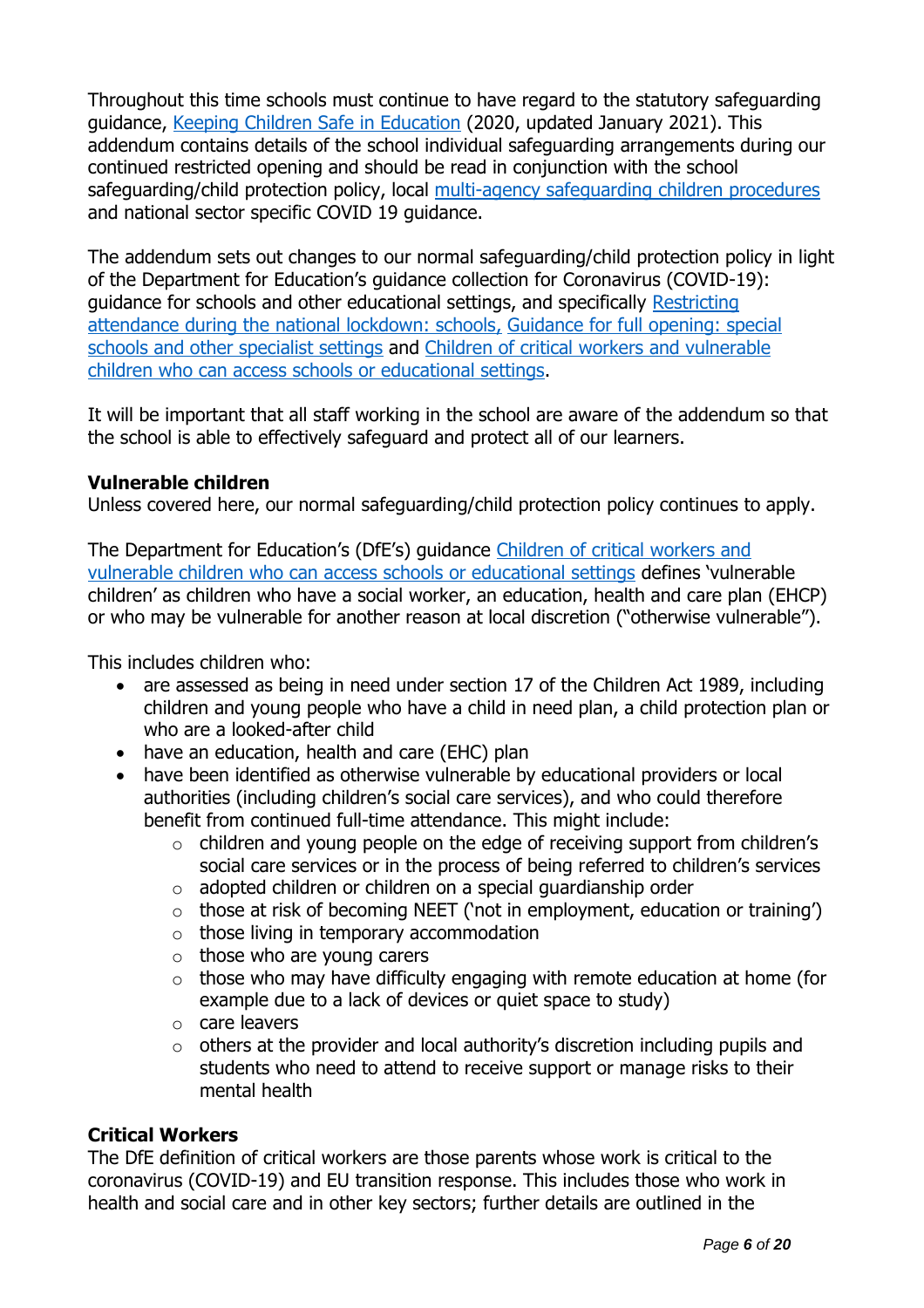[guidance.](https://www.gov.uk/government/publications/coronavirus-covid-19-maintaining-educational-provision/guidance-for-schools-colleges-and-local-authorities-on-maintaining-educational-provision) Children with at least one parent or carer who is a critical worker can go to school or college if required, but parents and carers **should keep their children at home if they can**.

We will speak to parents and carers to identify who needs to come to school.

# **3. Core safeguarding principles**

We will still have regard to the statutory safeguarding guidance, Keeping Children Safe in [Education](https://www.gov.uk/government/publications/keeping-children-safe-in-education--2) (2020) and relevant government coronavirus guidance to ensure we keep children safe.

Although we are operating in a different way to normal, we are still following these important safeguarding principles:

- The best interests of children must always continue to come first
- If anyone has a safeguarding concern about any child, they should continue to act on it immediately
- A designated safeguarding lead (DSL) or deputy should be available at all times (see section 5 for details of our arrangements)
- It is essential that unsuitable people are not allowed to enter the children's/ education workforce and/or gain access to children
- Children should continue to be protected when they are online

The school will, as far as is reasonably possible, take a whole institution approach to safeguarding. This will allow us to ensure that any new policies and processes in response to Covid 19 are not weakening our approach to safeguarding or undermining our child protection policy.

# **4. Reporting concerns**

# **All staff and volunteers must continue to act on any concerns they have about a child or the behaviour of a member of staff, including supply staff or volunteers immediately.**

# **It is still vitally important to do this.**

All concerns raised by staff can be done using MyConcern. If the member of staff does not have access or is unable to access this, they can email there concern to [safeguarding@scargill.derbyshire.sch.uk](mailto:safeguarding@scargill.derbyshire.sch.uk)

All concerns, discussions and decisions made and the reasons for those decisions will continue to be recorded using the school's agreed safeguarding record keeping processes. This should include any school or multi-agency plans (including contact plans), risk assessments and reviews.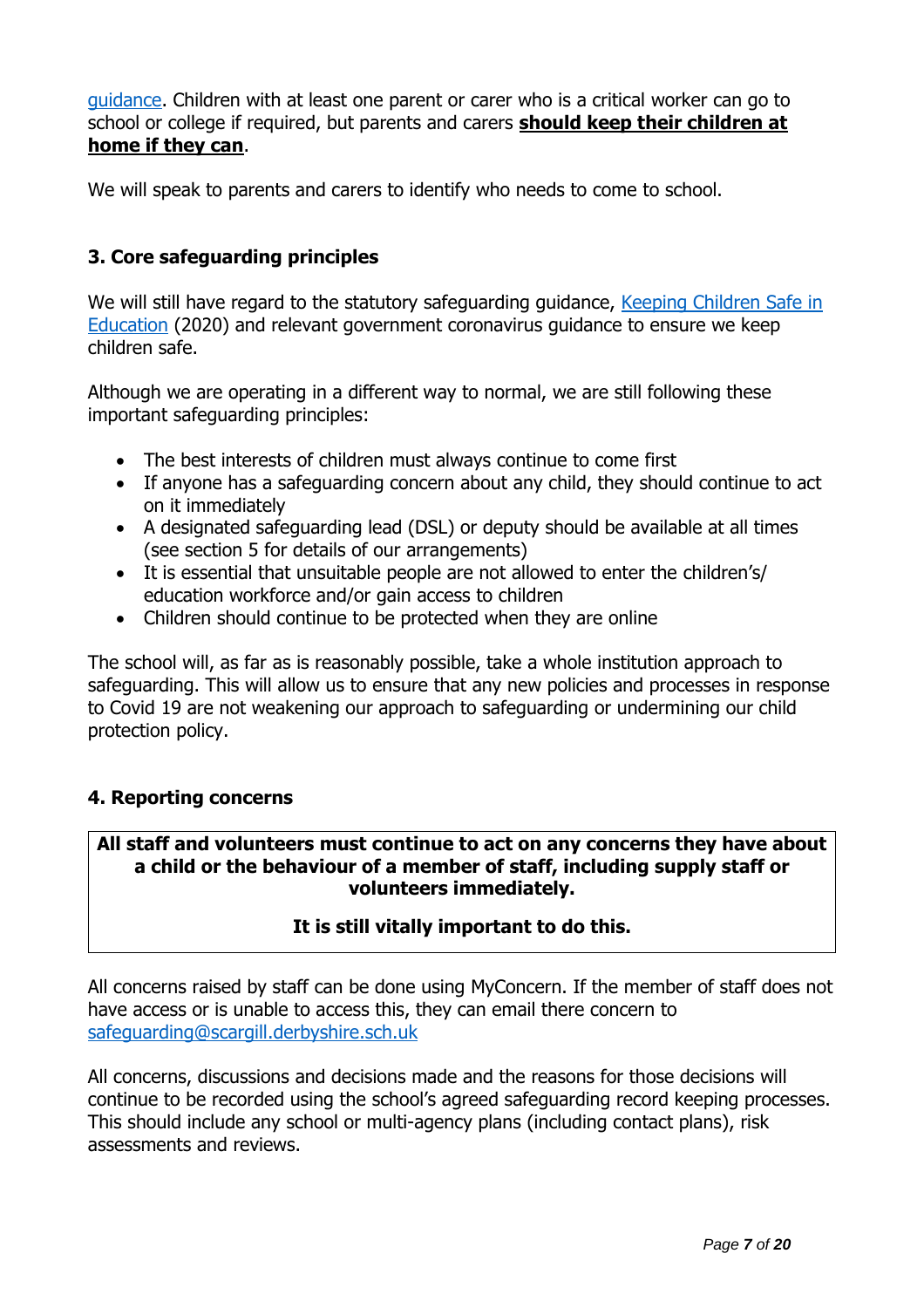All staff should continue to work with and support children's social workers, where they have one, to help protect vulnerable children.

# **5. Designated Safeguarding Lead (and deputy) arrangements**

We aim to have a trained DSL or deputy DSL on site wherever possible. However, we recognise that there may be operational challenges to this. In these cases, the school will put in place one of the following options:

- i. a trained DSL (or deputy) from the school can be available to be contacted via phone or online 'video', for example working from home; or
- ii. sharing trained DSLs (or deputies) with Bishop Lonsdale Primary School, who will be available to be contacted via phone or online 'video'

Where a trained DSL (or deputy) is not on site, in addition to one of the above options, a senior leader will take responsibility for co-ordinating safeguarding on site. The senior leader will be responsible for liaising with the off-site DSL (or deputy) to make sure they (the senior leader) can:

- Identify the most vulnerable children in school
- Update and manage access to child protection files, where necessary
- Liaise with children's social workers where they need access to children in need and/or to carry out statutory assessments

Details of all important safeguarding contacts are listed in the 'key contacts' section on the page 3 of this addendum.

In addition to the above we will:

- Keep all school staff and volunteers informed by email or text message as to who will be the DSL (or deputy) on any given day, and how to contact them.
- We will ensure that DSLs (and deputies), wherever their location, know who the most vulnerable children in our school are.
- Ensure there is clear communication and shared intelligence amongst the appropriate staff through weekly feedback from class teachers via the school's contact record sheet. This can be forwarded to the DSL.
- In the event of using a temporary 'shared' DSL (or deputies), the school will ensure they are conversant with the schools safeguarding systems. Any necessary safeguarding information will be shared, including the list of vulnerable children, making sure they are aware of the children's safeguarding needs, potential risks and have knowledge of any child protection or child in need plans in place. They will also be provided with access to the school's safeguarding system and files.

# **6. Working with other agencies**

We will continue to work with children's social care and with virtual school heads for looked-after and previously looked-after children.

We will continue to update this addendum where necessary, to reflect any updated guidance from: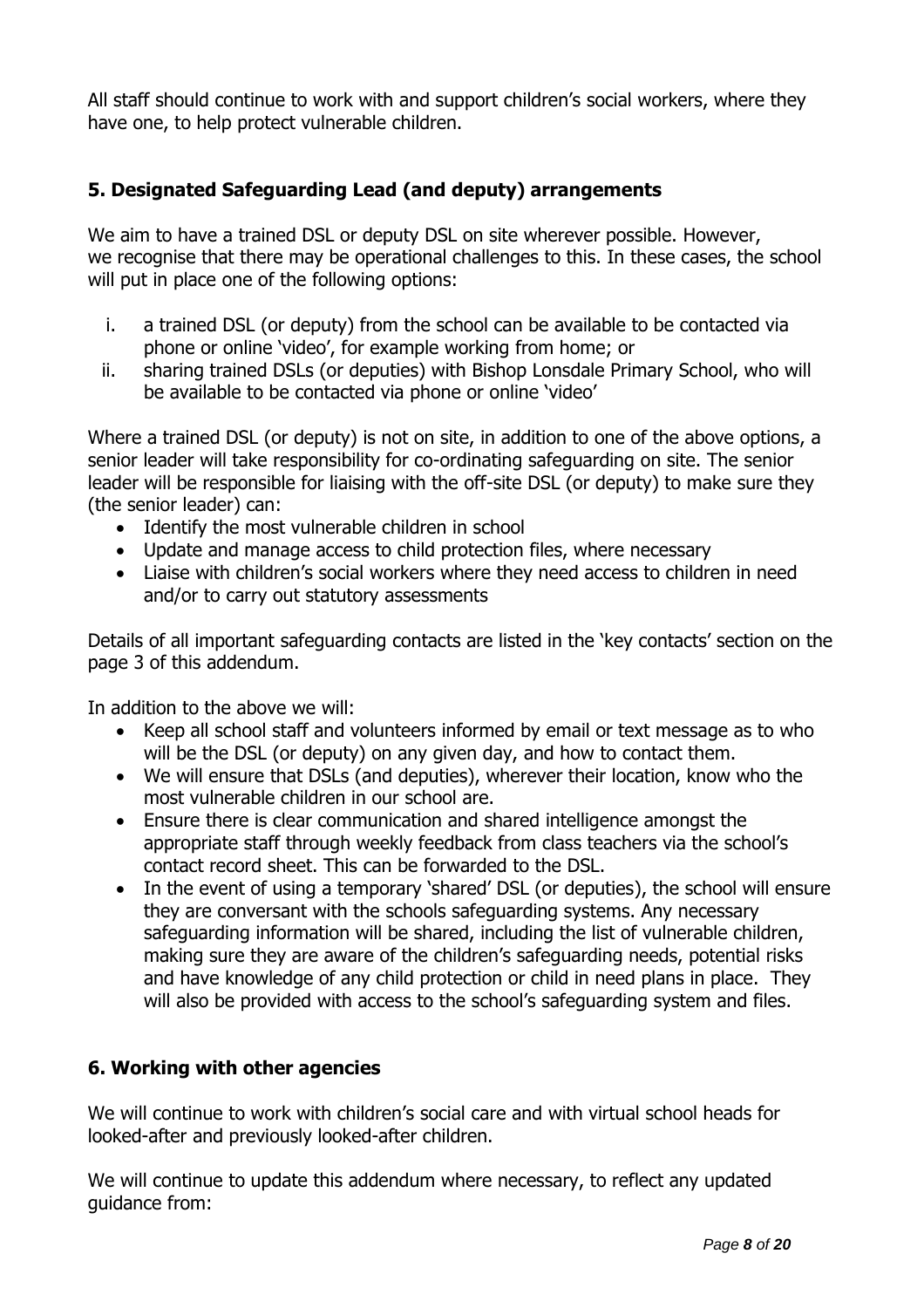- Our local safeguarding partners
- The local authority about children with education, health and care (EHC) plans, the local authority designated officer and children's services including social care, reporting mechanisms, thresholds and children in need

The partnership guidance is currently in place: see [Coronavirus: key information about our](https://www.ddscp.org.uk/coronavirus-safeguarding-arrangements/)  [safeguarding arrangements](https://www.ddscp.org.uk/coronavirus-safeguarding-arrangements/)

# **7. Attendance at school**

We will continue to record attendance in the register and follow up on absences of the pupils who are expected to be in school; where a parent wishes for their child to be absent, the absence will be authorised during this national lockdown period. Absence will not be penalised.

The school will strongly encourage vulnerable children and young people to attend.

The school will follow up on any learner that they were expecting to attend, who does not. The school will also follow up with any parent or carer who has arranged care for their child(ren) and the child(ren) subsequently do not attend.

To support the above, the school will, when communicating with parents/carers and carers, confirm emergency contact numbers are correct and ask for any additional emergency contact numbers where they are available.

In all circumstances where a vulnerable child does not take up their place at school, is absent or discontinues, the school will notify their social worker, MAT worker and /or relevant other organisation staff.

We will work together with the social worker, MAT worker and/or other relevant organisations to follow up with the parent or carer to explore the reason for absence, discussing their concerns using supporting guidance considering the child's circumstances and their best interests.

In addition, we will work together with MAT worker/social worker and other relevant organisations to encourage the child or young person to attend educational provision, particularly where the social worker or MAT worker agrees that the child or young person's attendance would be appropriate.

Where a leave of absence is granted to a vulnerable child or young person, the school will still speak to parents and carers, and social workers/MAT workers (where applicable) to explore the reasons for this and any concerns raised. The discussions should focus on the welfare of the child or young person and ensuring that the child or young person is able to access appropriate education and support while they are at home.

Where a vulnerable child is self-isolating the school will put systems in place to keep in contact with them. When a vulnerable child is asked to self-isolate, we will notify their social worker/MAT worker (if they have one). School leaders should then agree with the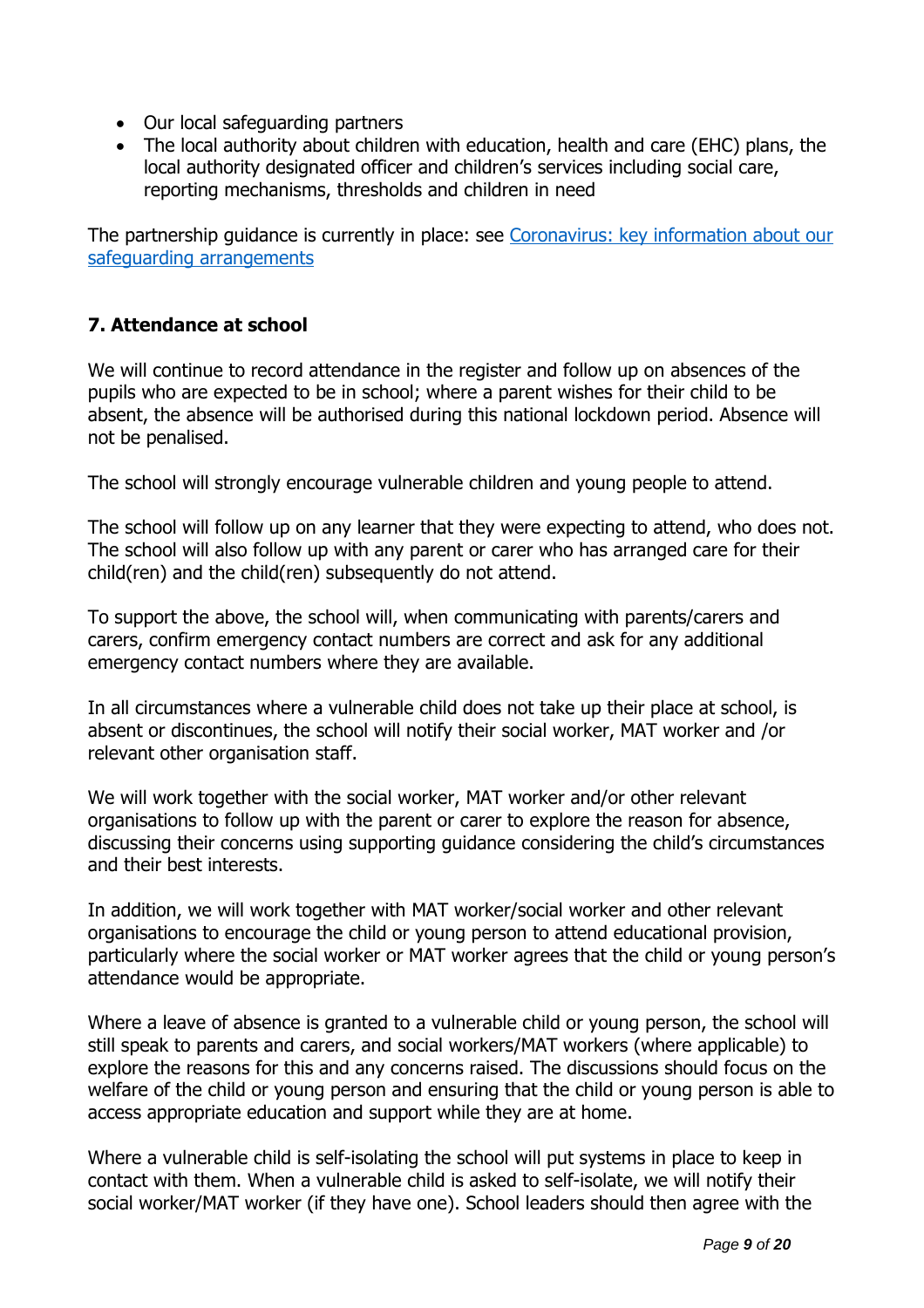social worker/MAT worker the best way to maintain contact and offer support to the vulnerable child or young person. The school also has procedures in place to check if a vulnerable child is able to access remote education support, to support them to access it (as far as possible) and to regularly check if they are doing so.

Should the school need to temporarily stop on-site provision on public health advice, we will inform the local authority to discuss alternative arrangements for vulnerable children and young people and work towards welcoming back learners as soon as possible, where feasible to do so.

We will work collaboratively with other schools and education providers and other local partners (including the local authority, social workers, MAT workers, police, health, youth services, key workers etc.) to maximise opportunities for face-to-face provision for vulnerable children.

We are using the Department for Education's daily online attendance form to keep an accurate record of who is attending school.

# **8. Safeguarding for vulnerable children not attending school**

We have risk assessments as well as contact plans in place for our vulnerable children, for circumstances where:

- They won't be attending school (for example where the school, parent/carer and social worker/MAT worker, if relevant, have decided together that this wouldn't be in the child's best interests); or
- They would usually attend but have to self-isolate

These plans set out:

- How often the school will make contact
- Which staff member(s) will make contact
- How they will make contact
- Access to remote education
- How the parent/child can access help

We have agreed these plans with children's social care or local authority multi-agency teams (MAT's), where relevant, and will review them monthly

Where concerns arise and /or if we can't make contact, the DSL (or the deputy DSL) will consider making a referral/contacting children's social care, MAT's or the police.

# **9. Supporting vulnerable children and children of critical workers in school**

The school will continue to be a safe space for all children to attend and flourish. The Headteacher will ensure that appropriate staff are on site and staff to learner ratio numbers are appropriate, to maximise safety.

The school will continue to follow Public Health advice to minimise Covid 19. This includes complying with health and safety law, by assessing risks and putting in place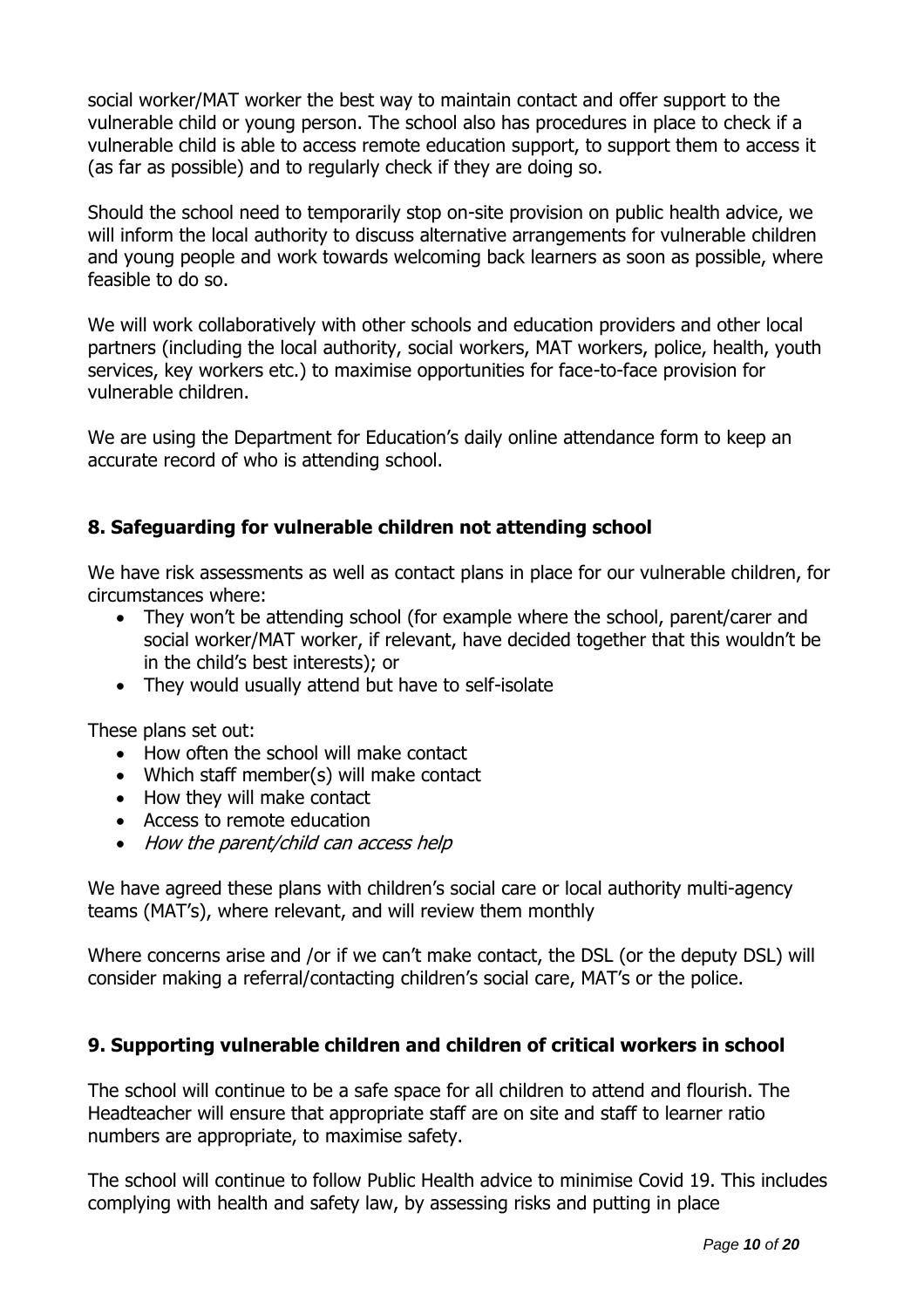proportionate control measures. We will thoroughly review our health and safety risk assessments and plans that address the risks identified using the system of controls outlined in government guidance.

The school will ensure that where we care for children of critical workers and vulnerable children on site, we ensure appropriate support is in place for them. This support will be bespoke to each child and recorded.

# **10. Children attending other settings**

Where children are temporarily required to attend another setting, we will make sure the receiving school is provided with any relevant welfare and child protection information. Wherever possible, our DSL (or deputy) and/or special educational needs co-ordinator (SENCO) will share, as applicable:

- The reason(s) why the child is considered vulnerable and any arrangements in place to support them
- The child's EHC plan and risk assessment, graduated response plan, early help plan, child in need plan, child protection plan or personal education plan
- Details of the child's social worker or MAT worker and any other relevant agencies offering input with the child and their family
- Details of the virtual school head
- Where the DSL, deputy or SENCO can't share this information, the senior leader(s) identified in Key Contacts will do this.

We will share this information before the child arrives as far as is possible, and otherwise as soon as possible afterwards.

# **11. Safeguarding all children**

The school is committed to ensuring the safety and wellbeing of all its children and young people whether they are in school or learning remotely at home. Staff and volunteers are aware that this difficult time potentially puts all children at greater risk.

We will continue to have an open and accepting attitude towards children as part of our responsibility for pastoral care. Children, parents and staff will be free to talk about any concerns and will see the setting as a safe place when there are difficulties. Children's worries and fears will be taken seriously, and children encouraged to seek help from school staff. The school ensure that all of our learners know that there are adults in the school whom they can approach if they are worried or have difficulties.

The setting has well developed listening systems and all staff and volunteers will continue to be alert to any signs of abuse, or effects on learners' mental health that are also safeguarding concerns, and act on concerns immediately. In particular during this lockdown, children are likely to be spending more time online for remote learning (see section 12 below) and leisure.

The school will share safeguarding and online safety messages on its website, social media pages and via other communication methods such as e-newsletters, to ensure that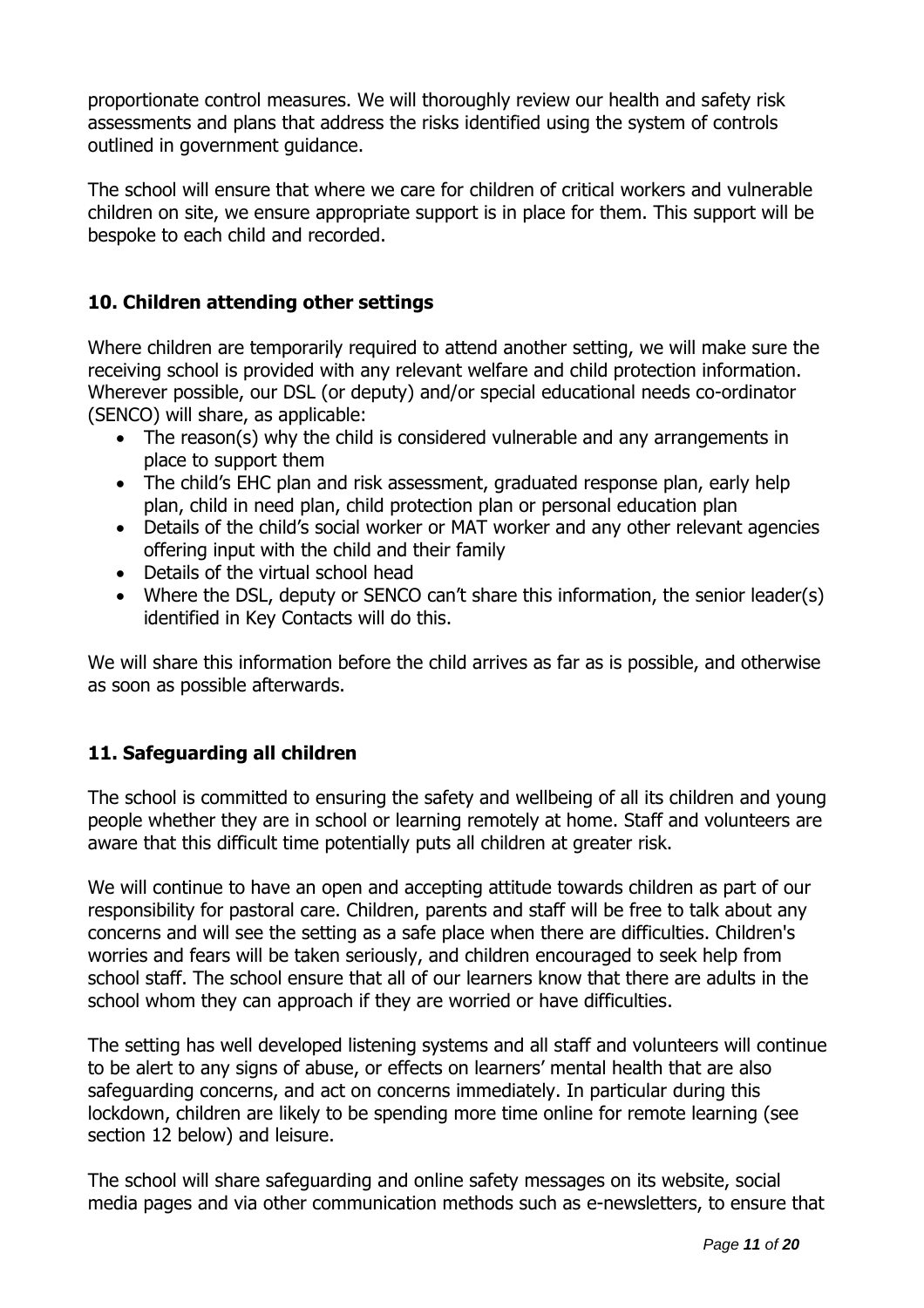children and their families are aware of key safeguarding concerns, where they can get help and know how report any concerns or worries.

# **12. Online safety in school and outside of school**

Keeping children safe online is essential. The school will continue to work in line with the statutory guidance Keeping Children Safe in Education on what we will do to protect all of our learners online, including opportunities to teach about safeguarding and online safety. This is outlined in our Child Protection/Safeguarding Policy, Online safety at school and Anti-Bullying Policy.

## **Delivering remote education safely**

As a result of the ongoing restrictions relating to Covid-19 the school has already been delivering remote (recorded/live) education where it has been needed. We have continually been improving our provision in line with expectations and emerging best practice. In addition the school has a [duty](https://www.gov.uk/government/publications/remote-education-temporary-continuity-direction-explanatory-note) to provide remote education for state-funded, school-age children whose attendance would be contrary to government guidance or law around coronavirus (COVID-19). In the context of schools limiting attendance to all but vulnerable children and children of critical workers, we will build on our existing remote education ensuring a strong offer is in place for all pupils. The school will follow the expectations for remote education provision, including on delivering remote education safely, as set out in the [Restricting attendance during the national lockdown: schools](https://assets.publishing.service.gov.uk/government/uploads/system/uploads/attachment_data/file/952443/210114_School_national_restrictions_guidance_FINAL_14012021.pdf)  [Guidance for all schools in England.](https://assets.publishing.service.gov.uk/government/uploads/system/uploads/attachment_data/file/952443/210114_School_national_restrictions_guidance_FINAL_14012021.pdf) We will also follow the school's remote education policy and remote education plan which can be viewed on our website.

There is an identified named senior leader with overarching responsibility for the quality and delivery of remote education, including that provision meets expectations for remote education. See Key Contacts on page 3.

We will work to overcome barriers to digital access for learners and where there are learners who have difficulty engaging in remote education consider if they may be vulnerable children, and therefore eligible to attend the school provision in person. The school will work collaboratively with families, putting in place reasonable adjustments as necessary, so that pupils with SEND can successfully access remote education alongside their peers.

The school will also work alongside the local authority, health professionals and other services to ensure that children with medical conditions are fully supported, including through the use of individual healthcare plans, so that they may receive an education in line with their peers.

We will take into account the learners' age, stage of development or special educational needs, when developing and delivering remote education. Consideration of the level of parental/carer involvement to support access and engagement with remote education will also be considered.

The school has systems for checking, daily, whether learners are engaging with their work, and works with families to rapidly identify effective solutions where engagement is a concern.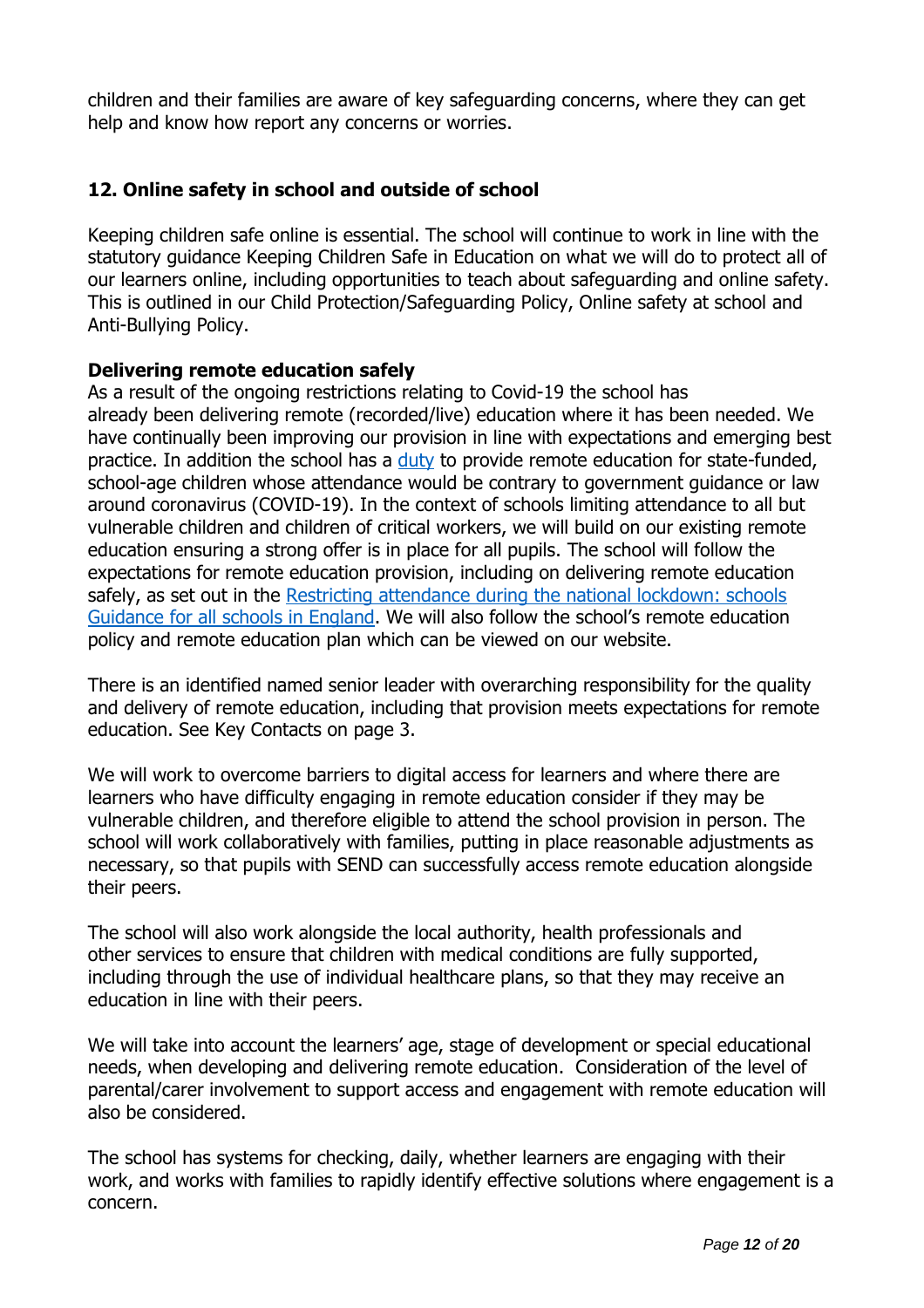Information for pupils, parents and carers about our remote education provision will be published on the school website by 25<sup>th</sup> January 2021.

The senior leadership team and governors will [review](https://www.gov.uk/government/publications/review-your-remote-education-provision?utm_medium=email&utm_campaign=govuk-notifications&utm_source=53522a25-c275-4777-996d-ade6d8f11bd5&utm_content=daily) and self-assess the school remote education offer to ensure that their current practice meets the expectations in the expectations in [Restricting attendance during the national lockdown: schools.](https://www.gov.uk/government/publications/actions-for-schools-during-the-coronavirus-outbreak)

## **Safeguarding learners and teachers online**

Keeping pupils and teachers safe during remote education is essential. This includes ensuring they have received appropriate online safely training.

It is important that all staff who interact with children, including online, continue to look out for signs a child may be at risk. Any such concerns should be dealt in line with our child protection/safeguarding policy and reporting procedures as set out in section 3 of this addendum. Where appropriate referrals should still be made to children's social care and as required, the police.

We will make sure children know how to report any concerns they have back to our school/ college, and signpost them to other sources of support too.

Online teaching should follow the same principles as set out in the staff behaviour policy/code of conduct and the school's remote education policy.

The school will ensure any use of online learning tools and systems is in line with privacy and data protection/GDPR requirements.

When delivering virtual lessons, especially where webcams are involved:

- Only school registered accounts and SLT approved systems will be used
- Staff will receive training and support to ensure they are familiar with the systems to be used to ensure remote teaching is reliable, good quality and safe.
- We will ensure that remote learning settings are audited (who can chat? who can start a stream? who can join?)
- Delivery will be in groups only.
- There will be no 1:1s, unless there are exceptional circumstances and pre-approval by SLT.
- The expectations of both student and staff behaviour (e.g. a 'classroom standard' of behaviour expected from all participants) will be made clear.
- Staff and children must wear suitable clothing, as should anyone else in the household.
- Any computers used should be in appropriate areas, for example, not in bedrooms; and a background should be added or blurred.
- The live class should be recorded so that if any issues were to arise, the video can be reviewed.
- Live classes will be kept to a reasonable length of time
- Language must be professional and appropriate, including any family members in the background.
- Staff will record, the length, time, date and attendance of any sessions held, including if anything went wrong.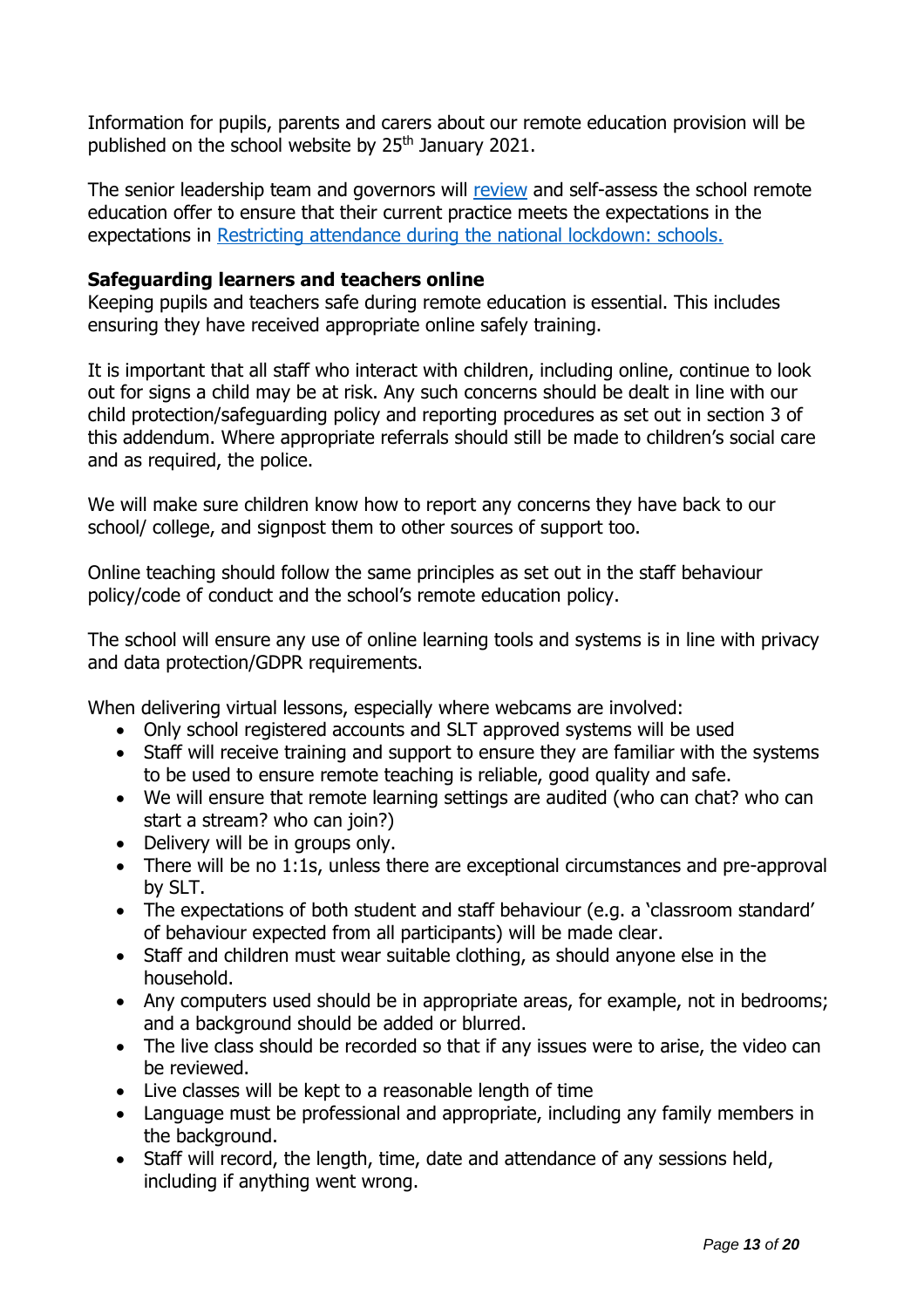• All staff and parents have been issued with; Zoom Code of Conduct, Remote Learning Policy, Live Learning Risk Assessment and Live Learning Policy.

# **Working with parents and carers**

The school will provide information and advice to parents/carers so that they can effectively support remote education. Good communication between school and parents/carers will help.

School contact with parents and carers during this time can also be used to reinforce the importance of children staying safe online.

We will make sure parents and carers:

- Are aware of the potential risks to children online and the importance of a safe online environment and set age-appropriate parental controls on digital devices and use internet filters to block malicious websites. These are usually free, but often need to be turned on.
- Know what our school is asking children to do online, including what sites they will be using and who they will be interacting with from our school.
- Are aware that they should only use reputable online companies or tutors if they wish to supplement the remote teaching and resources our school provides.
- Know where else they can go for support to keep their children safe online.

This will be achieved through, where appropriate, group seminars, briefings using platforms such as Zoom or one-to-one

Telephone calls where necessary, to inform parents and elicit their support.

# **13. Well-being and mental health**

The school recognises that education is a protective factor for children and young people, and the current circumstances can affect the mental health of pupils and their parents/carers. Teachers at the school need to be aware of this in setting expectations of learners' work where they are at home. Learners may be experiencing a variety of emotions in response to the on-going Covid 19 outbreak and restrictions, such as anxiety, stress or low mood. This may particularly be the case for vulnerable children, including those with a social worker/MAT worker and young carers.

The school will:

- Support learners to contextualise these feelings as normal responses to an abnormal situation.
- Offer and provide support to help learners re-adjust, either to a return to learning at home or being in school without their peers. Children with Special Educational Needs and Disabilities (SEND) are likely to need specific help around this and we will plan to meet these needs.
- Where a learner may be showing signs of more severe anxiety or depression ensure that school based support is provided, alongside appropriate referral and interventions from relevant [partner agencies.](https://derbyandderbyshireemotionalhealthandwellbeing.uk/)

We acknowledge that the return to remote learning for most will limit leaners social interaction with their peers, carers and teachers, which may have an impact on wellbeing.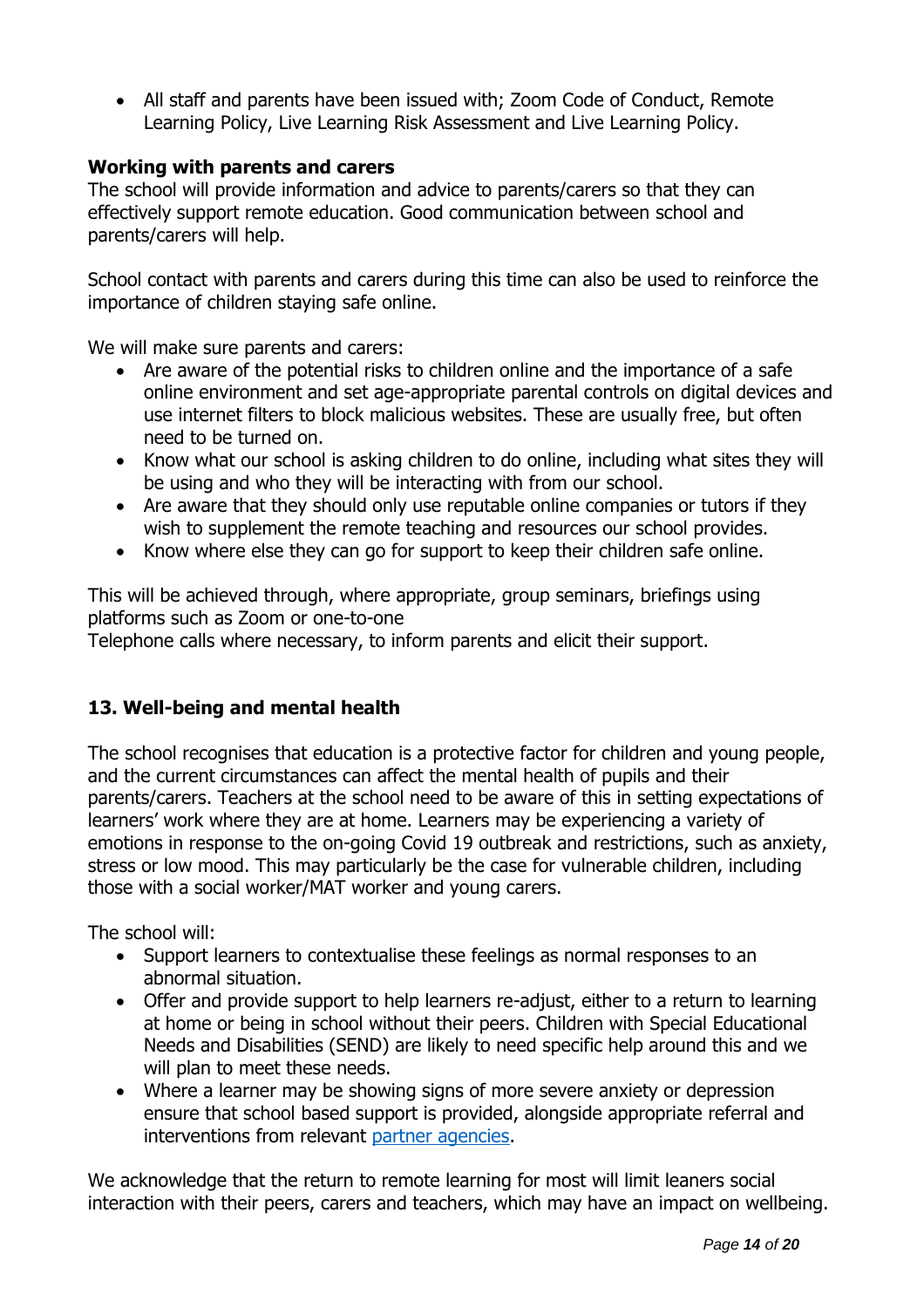Where possible, we will continue to offer our current supports for learner well-being and mental health for all of our learners. Support can be offered through the school's mental health lead.

The school will make sure that parents/carers and learners are aware of who in the school to contact if they have a new concern about mental health and wellbeing. We will also signpost all learners, parents and staff to other resources to support well-being and good mental health at this time.

When setting expectations for pupils/students learning remotely and not attending school, teachers will bear in mind the potential impact of the current situation on both children's and adults' mental health and well-being.

We will consider the provision of pastoral and extra-curricular activities to all learners, including those learning at home (for example through online activities and assemblies), designed to:

- Support social engagement and maintain friendships
- Address and equip learners to respond to issues linked to Covid 19
- Support pupils with approaches to improving their physical and mental wellbeing

The mental health lead in school will take an active role in overseeing this.

In addition, we will provide more focused pastoral support where issues are identified that individual learners may need help with, drawing on [external support](https://derbyandderbyshireemotionalhealthandwellbeing.uk/) where necessary and possible. The support needs of particular groups we are already aware need additional help (for example children in need, children receiving early help) will also be considered.

Where there is a concern a child is in need or suffering or likely to suffer from harm, the school (generally led by the designated safeguarding lead or deputy) will follow the safeguarding/child protection policy and DDSCP Threshold document and consider any referral to statutory services (and the police) as appropriate.

We will work with school nursing services to support the health and wellbeing of learners.

# **14. Peer on peer abuse/child on child abuse**

We will continue to follow the principles set out in part 5 of Keeping Children Safe in Education, Sexual violence and [sexual harassment between children in schools and](https://www.gov.uk/government/publications/sexual-violence-and-sexual-harassment-between-children-in-schools-and-colleges)  [colleges guidance](https://www.gov.uk/government/publications/sexual-violence-and-sexual-harassment-between-children-in-schools-and-colleges) and local [multi-agency safeguarding children procedures,](https://derbyshirescbs.proceduresonline.com/contents.html) in particular [Children who Present a Risk of Harm to Others](https://derbyshirescbs.proceduresonline.com/p_abuse_by_ch_yp.html) as well as those outlined within our school Child Protection/Safeguarding Policy when managing reports and supporting victims of peer-on-peer abuse.

Staff should continue to act on any concerns they have immediately.

The school recognises that during the restricted attendance at school during national lockdown, a revised process may be required for managing any report of such abuse and supporting victims**.**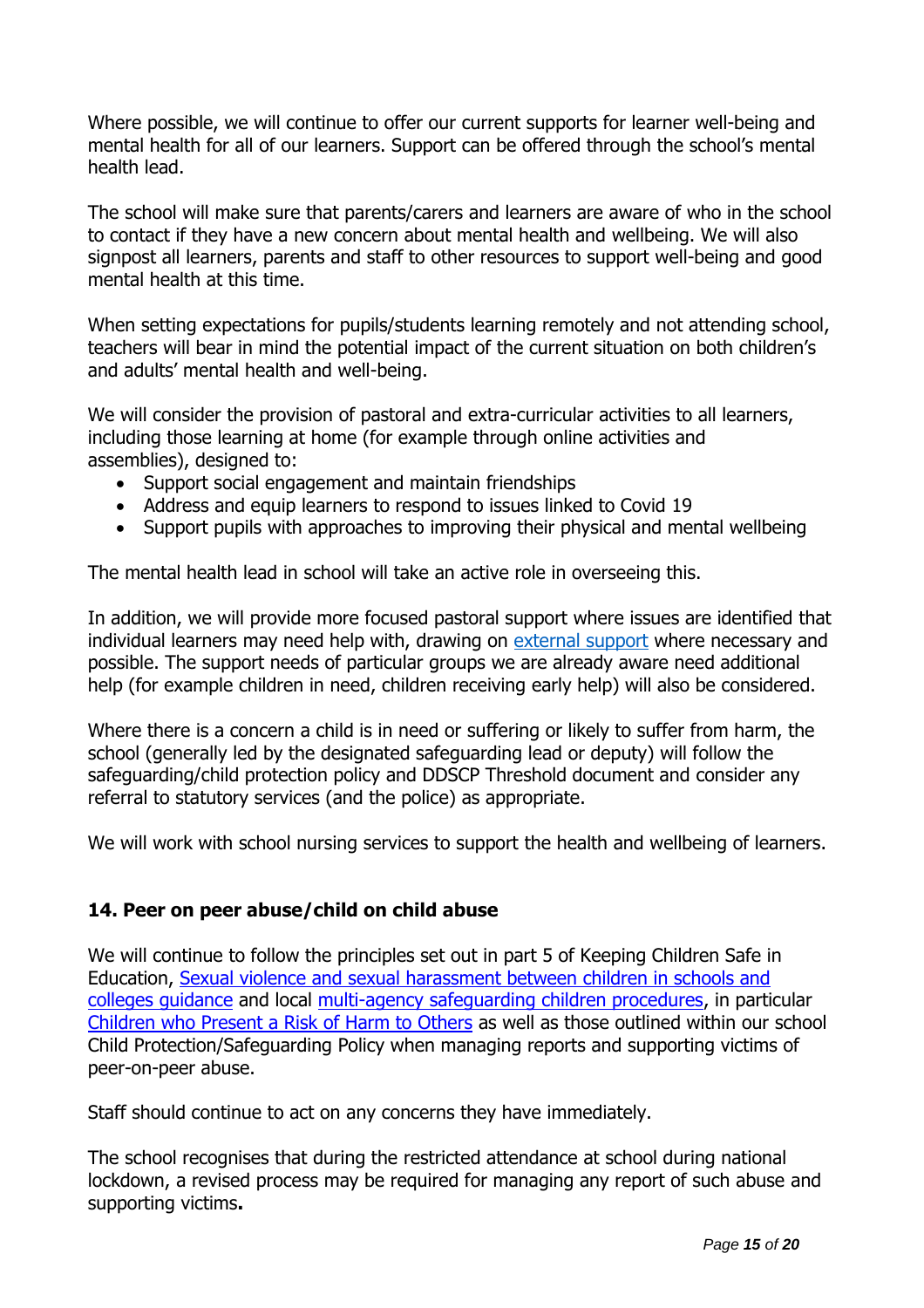Concerns and actions must be recorded and appropriate referrals made.

All concerns raised by staff can be done using MyConcern. If the member of staff does not have access or is unable to access this, they can email there concern to [safeguarding@scargill.derbyshire.sch.uk](mailto:safeguarding@scargill.derbyshire.sch.uk)

# **15. Domestic Abuse**

The current Covid 19 measures being taken are likely to increase the stress on family life and domestic abuse incidents have been reported to have risen.

The school will continue to receive domestic abuse notifications via the Stopping Domestic Abuse Together (SDAT) initiative as will children's social care. Notifications will continue to be recorded in the children's safeguarding file.

As with any concern about a child the school will take steps to ensure the child is safe. In all cases the school will review what we know about the child and their family.

If the child is expected to attend school the usual checks should be made on their welfare.

- What is known about the child when they arrived (or not) at school today?
- Who in the school needs to be informed?
- What 'checks' need to be carried out and how best can these be achieved?
- Are they in school today? How are they presenting physically and emotionally? Are there any changes in their behaviour?

When a child is not expected to be at school there should be consideration about how best the school can seek assurance on their welfare and what checks can be made.

# **In all cases the school will make general enquires with the child about how they are. The domestic abuse notification should not be referred to unless it is directly mentioned by the child or where the parent/carer raises the issue.**

If the DSL/deputy DSL identifies any child protection concerns they will refer to children's social care.

Children's Social Care will also review the incident and will liaise with the school where there are child protection concerns about the safety of the child.

Where the DSL has identified a child to be on the edge of social care support, or who would normally receive pastoral-type support in school, they should ensure that a robust contact plan and risk assessment is in place for that child or young person.

Details of this plan must be recorded, as should a record of contacts that have been made.

# **16. Staff recruitment, movement of staff, training and induction**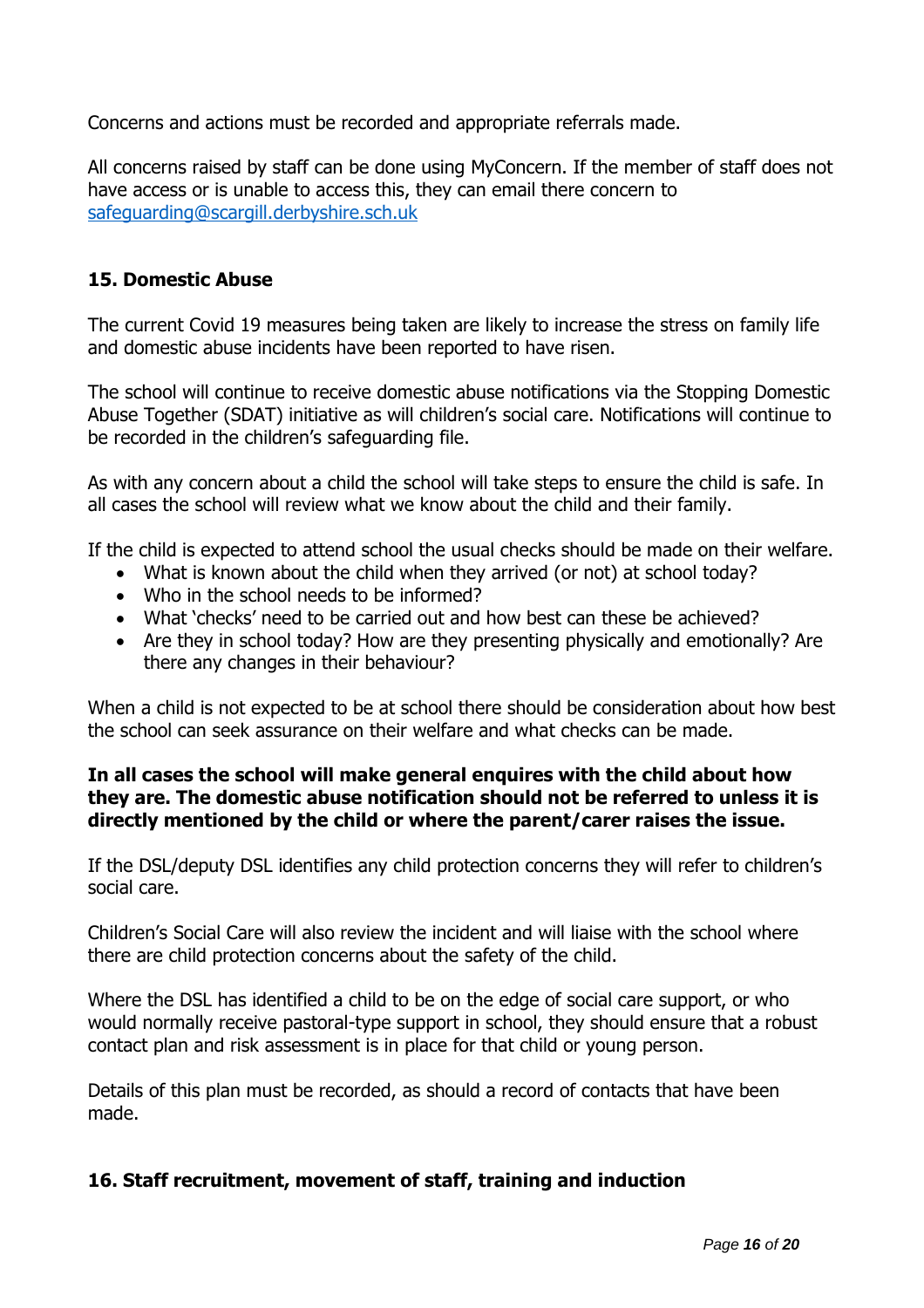# **Recruiting new staff and volunteers**

Recruitment will continue as usual.

- We continue to recognise the importance of robust safer recruitment procedures, so that adults, including supply staff and volunteers who work in our school are safe to work with children.
- We will continue to follow our safer recruitment procedures, and part 3 of Keeping Children Safe in Education, including legal changes following EU exit and guidance on checking the past conduct of individuals who have lived or worked overseas.
- We will consider a flexible approach to interviews, with alternative options to faceto-face interviews offered where possible. Where face-to-face meetings are arranged, we will make clear to candidates that they must adhere to the system of controls that schools have in place.
- In urgent cases, when validating proof of identity documents to apply for a DBS check, we will initially accept verification of scanned documents via online video link, rather than being in physical possession of the original documents. New staff must still present the original documents when they first attend work at our school. This approach is in line with revised [Covid-19: Temporary changes to DBS ID](https://www.gov.uk/government/news/covid-19-changes-to-dbs-id-checking-guidelines)  [checking guidelines.](https://www.gov.uk/government/news/covid-19-changes-to-dbs-id-checking-guidelines)
- We will continue to do our usual checks on new volunteers and do risk assessments to decide whether volunteers who aren't in regulated activity should have an enhanced DBS check, in accordance with paragraphs 183-188 of Keeping Children Safe in Education. Under no circumstances will a volunteer who has not been checked be left unsupervised or allowed to work in regulated activity; this includes volunteers who are supporting schools/colleges with Covid 19 testing.
- We will also continue to do our usual checks on agency and third party staff (supply staff) in accordance with paragraphs 174-175 of Keeping Children Safe in Education.
- Where new staff are recruited, or new supply staff or volunteers enter the school, they will continue to be provided with a safeguarding induction.

# **Staff flexible deployment**

When deploying support staff flexibly, the school will consider regulated activity and ensure only those who have the appropriate checks are allowed to engage in regulated activity.

# **Staff 'on loan' from other schools**

If staff are deployed from another education or children's workforce setting to our school, we will take into account the DfE guidance and will accept portability by seeking assurances from the current employer in writing that;

- the individual has been subject to an enhanced DBS and children's barred list check
- there are no known concerns about the individual's suitability to work with children
- there is no ongoing disciplinary investigation relating to that individual

As well as seeking assurance from the 'loaning' school that staff have had the appropriate checks we will also assess the risks of staff 'on loan' working in our school.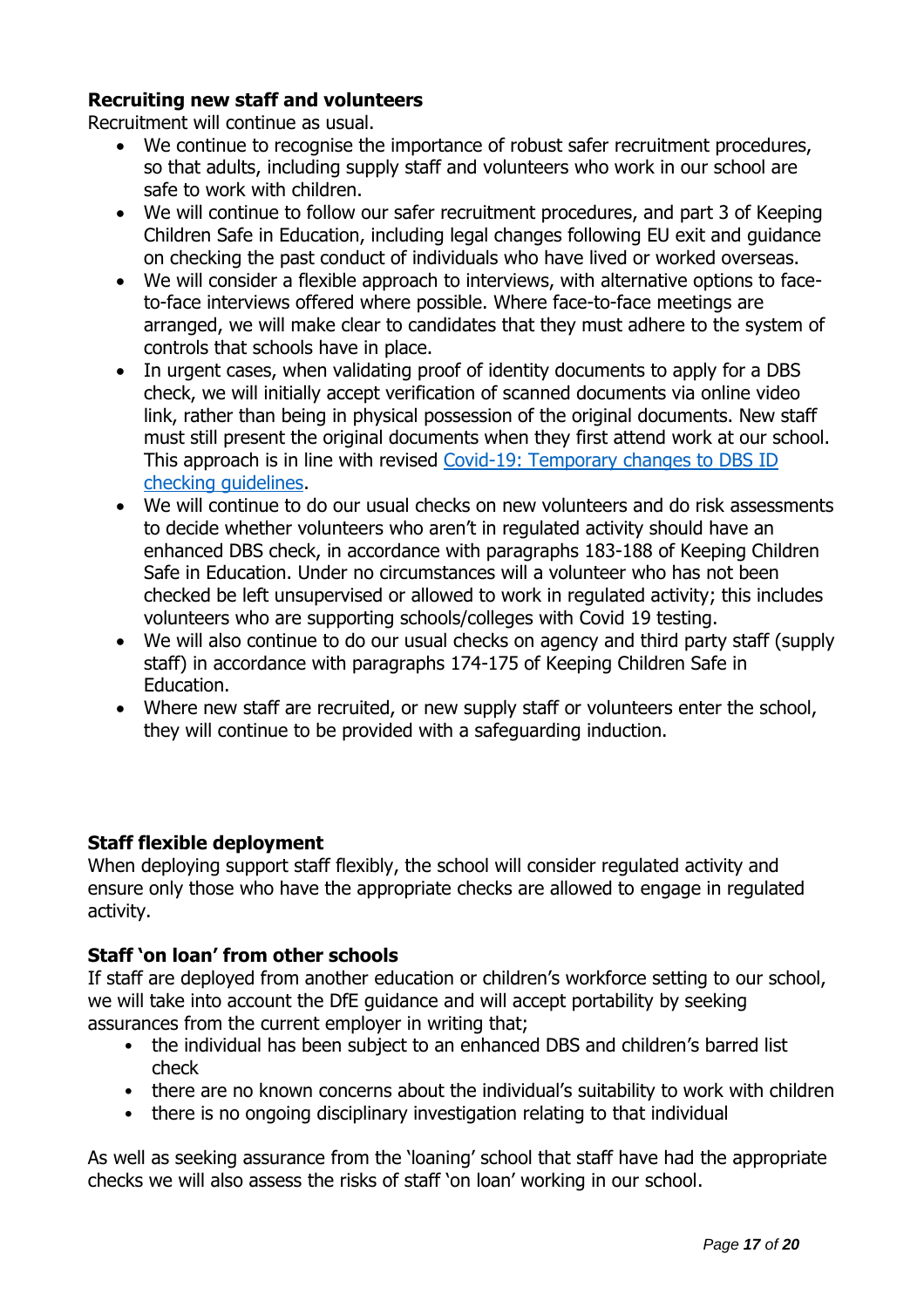We will also use the DBS Update Service, where these staff have signed up to it, to check for any new information.

# **Safeguarding induction and training**

All existing school staff have had safeguarding training (including online safety) and have read at least part 1 of Keeping Children Safe in Education (2020). We will make sure staff and volunteers are aware of changes to our procedures and local arrangements, so they know what to do if they are worried about a child.

New staff and volunteers will continue to receive:

- A safeguarding induction (including online safety)
- A copy of our children protection safeguarding policy (and this addendum)
- Keeping Children Safe in Education (part 1)

We will decide on a case-by-case basis what level of safeguarding induction staff 'on loan' need. In most cases, this will be:

- A copy of our child protection/safeguarding policy and this addendum
- Confirmation of local processes
- Confirmation of DSL arrangements

The school acknowledges that opportunities for safeguarding training may be restricted during this period. DDSCP safeguarding face to face training events have been cancelled up to the end of June 2021, however virtual training will be taking place and there is the option of online safeguarding learning opportunities and podcasts. See DDSCP website [training pages.](https://www.ddscp.org.uk/training/)

# **17. Keeping records of who is on site**

Whilst acknowledging the challenge of the current environment, it is essential from a safeguarding perspective that any school or college is aware, on any given day, which staff/volunteers will be in the school or college, and that appropriate checks have been carried out, especially for anyone engaging in regulated activity. As such, the school will continue to keep the single central record (SCR) up to date as outlined in Keeping Children Safe in Education.

The SCR will provide the means to log everyone that will be working or volunteering in a school/ college on any given day, including any staff who may be on loan from other institutions. The SCR will be used to log details of any risk assessments carried out on volunteers and staff on loan from elsewhere.

# **18. Concerns about a staff member or volunteer**

We will continue to follow the principles set out in part 4 of Keeping Children Safe in Education, our school policies and the local multi-agency safeguarding children procedures, [Managing Allegations against Staff, Carers and Volunteers.](https://derbyshirescbs.proceduresonline.com/p_alleg_staff_carer_volunteer.html)

# **Staff should continue to act on any concerns they have immediately.**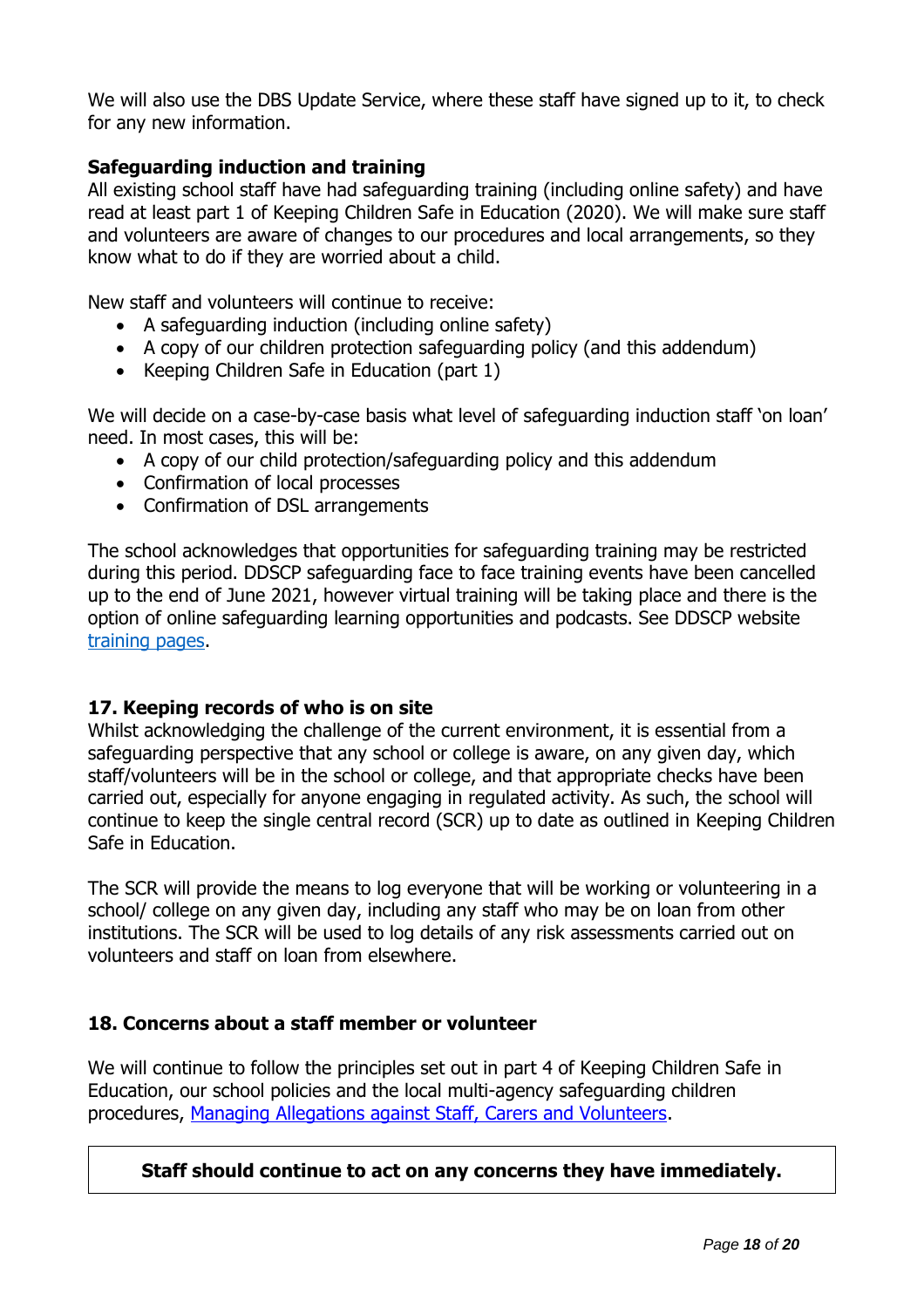The school will continue to follow the legal duty to refer to the Disclosure and Barring Service (DBS) anyone who has harmed or poses a risk of harm to a child or vulnerable adult. We will also continue to refer potential cases of teacher misconduct to the Teaching Regulation Agency.

## **Staff absence**

Where the school has concerns about the impact of staff absence – such as our Designated Safeguarding Lead or first aiders – they will discuss them immediately with the executive Headteacher/MAT and where appropriate Public Health.

# **18. Monitoring arrangements**

This policy will be reviewed as guidance from the local safeguarding partners, other relevant agencies or DfE is updated, and as a minimum every 3-4 weeks by the Headteacher and/or DSL. At every review, it will be approved by the full governing board.

# **20. Links with other policies**

This policy links to the following policies and procedures:

- Child protection/safeguarding
- Staff behaviour policy/code of conduct
- Remote learning policy
- Health and safety including risk assessments, protective measures (prevention and protective measures), guidance to protect staff, pupils and others from coronavirus (COVID-19) within the education setting
- Behaviour management, including pupils struggling to re-engage in school, mental health and behaviour, bullying/ online bullying and prejudice-based bullying as well as the use of reasonable force/physical intervention, including the increased vulnerability of children with special education needs (SEN) or disabilities and equality duties. This also contains updates with the new rules/policies associated with Covid 19 and how these will be clearly and consistently communicated to staff, pupils and parents, setting clear, reasonable and proportionate expectations of pupil behaviour.
- Meeting the needs of pupils with medical conditions
- Providing first aid
- Online safety and other associated issues, including sharing nudes/semi nudes (also known as sexting/youth produced sexual imagery), use of pupil mobile phones in school and appropriate filtering and monitoring, including how children can be kept safe from terrorist and extremist material
- Safer recruitment and selection, including single central record
- Managing allegations against staff, including volunteers and incorporating 'duty to refer'
- School security and visitors
- School attendance and children who runaway or go missing from education, home or care
- SEND
- Relationships education (RE)/relationships and sex education (RSE) and health education (physical and mental well-being)